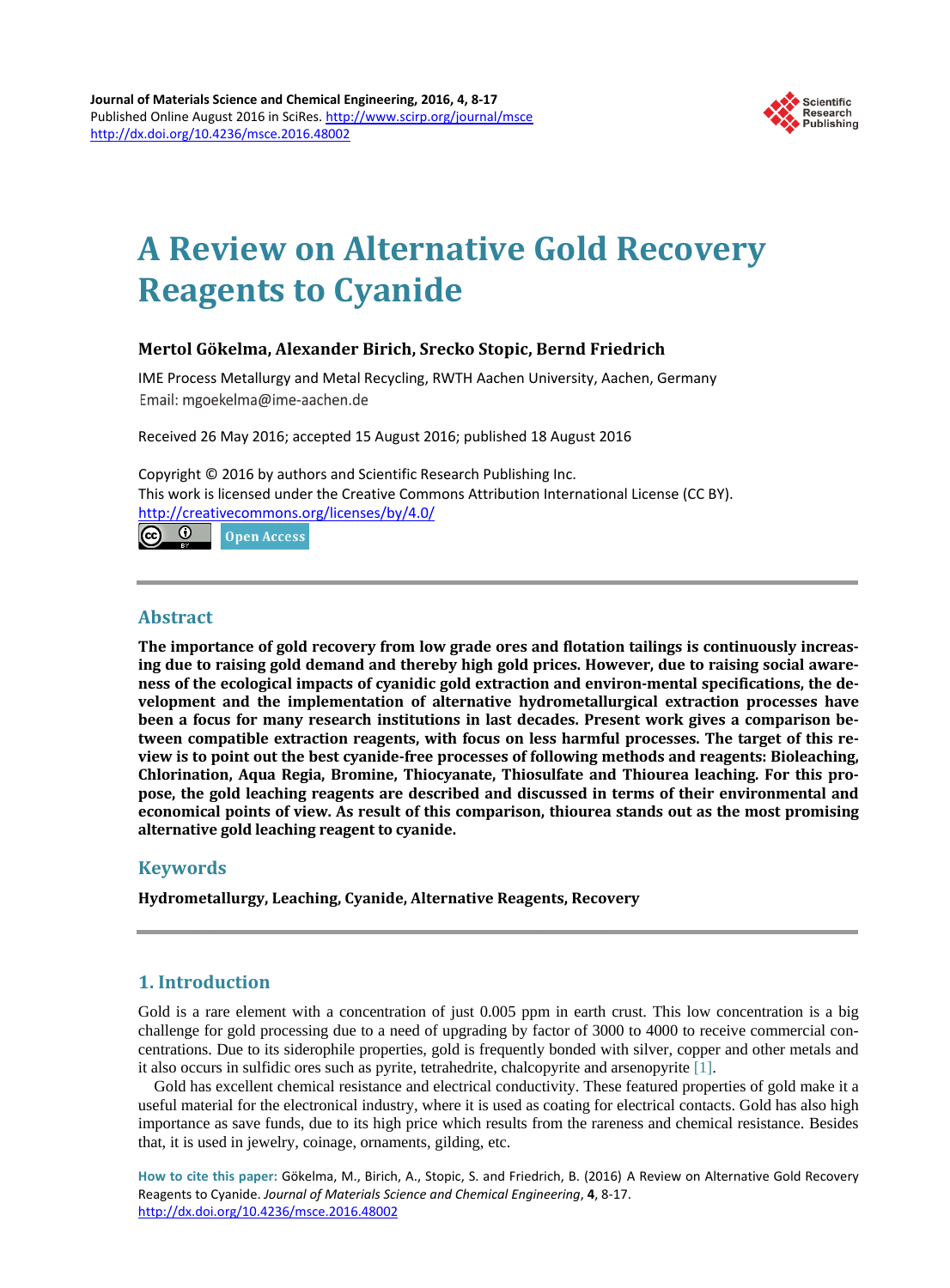Today's gold ore reserves are assessed around 51,000 tons; it means the reserves are almost 20 times the world annual primary production. Gold production numbers and the gold price are shown in **Figure 1** [1], [2].

In last four decades, gold production has doubled in the world and new hydrometallurgical processes have been developed connectively. The increase in gold production and price point out that the recovery of gold from secondary materials will gain more importance in next year.

Outstanding chemical resistance of gold becomes a disadvantage in hydrometallurgical processes and it is not easy to find reagents which can easily dissolve gold. The reagents which can dissolve the gold, like cyanide, chloride or sulfur complexes, are mostly aggressive and very toxic [2] [3]. Therefore, we face environmental problems during chemical processing. New leaching reagents and new leaching techniques have been searched in order to overcome environmental problems caused by cyanidation. Moreover, dissolved gold in less toxic or nontoxic solutions are also more suitable for further lab-scale researches [1], [4].

The environmental impact is not the only problem which raises the demand for new extraction technologies. There are other disadvantages of cyanide leaching, such as big losses in processing of preg-robbing ores. All gold concentration and refining processes generate residues with a remaining gold content. Those residues arise mainly in tailings from different extraction processes like cyanidation, flotation, amalgamation, etc. conventional flotation, electrolysis and leaching processes. Due to low gold content and huge amount of those residues, recycling faces with economic and environmental problems [1].

A general overview of gold processing steps is shown in **Figure 2**. Gold contents are roughly estimated because of very inhomogeneous feeding material, and varying type and efficiency of the used processes.

The feeding material is firstly prepared by mechanical processes as grinding, crushing, and sieving. Subsequently, gold minerals with a gold content less than 1% are concentrated via gravity concentration and flotation. A pre-concentration of gold is quite important to enable an effective and economical processing with further chemical treatment methods as leaching, precipitation and refining [5].

Gravity concentration process separates the part of ore body that contains gold with higher specific gravity than the host rocks. The effectiveness of gravity concentration arise from the high difference in the specific density between gold, with a density of 19.3  $g/cm<sup>3</sup>$ , and typical ore which has a density of about 2.6  $g/cm<sup>3</sup>$ .All gravity concentration devices create a gravitational movement between the gold and host rock particles. It concentrates the heavy gold particles at the bottom of the pan while the light gangue is washed off on top. The most known gravity methods which are collecting gold bearing heavy particles without dissolving the mare sluice boxes, jigs, shaking tables, spirals and rotating cones [1], [6], [7].

Flotation is also a widely used concentration technique which utilizes different surface properties of particles and their wetting behavior. The minerals with hydrophobic surfaces attach to air bubbles passing through a suspension and float to the surface creating a froth. This process is potential to be used for recovery of fine gold as well as other tailings from gravity concentration and leaching. Desliming is generally applied to remove very fine particles. Froth flotation is effective in the processing of the material in the size range 850 μm to 100 μm [8].



**Figure 1.** Gold production amount (t) and corresponding gold price (\$) [1].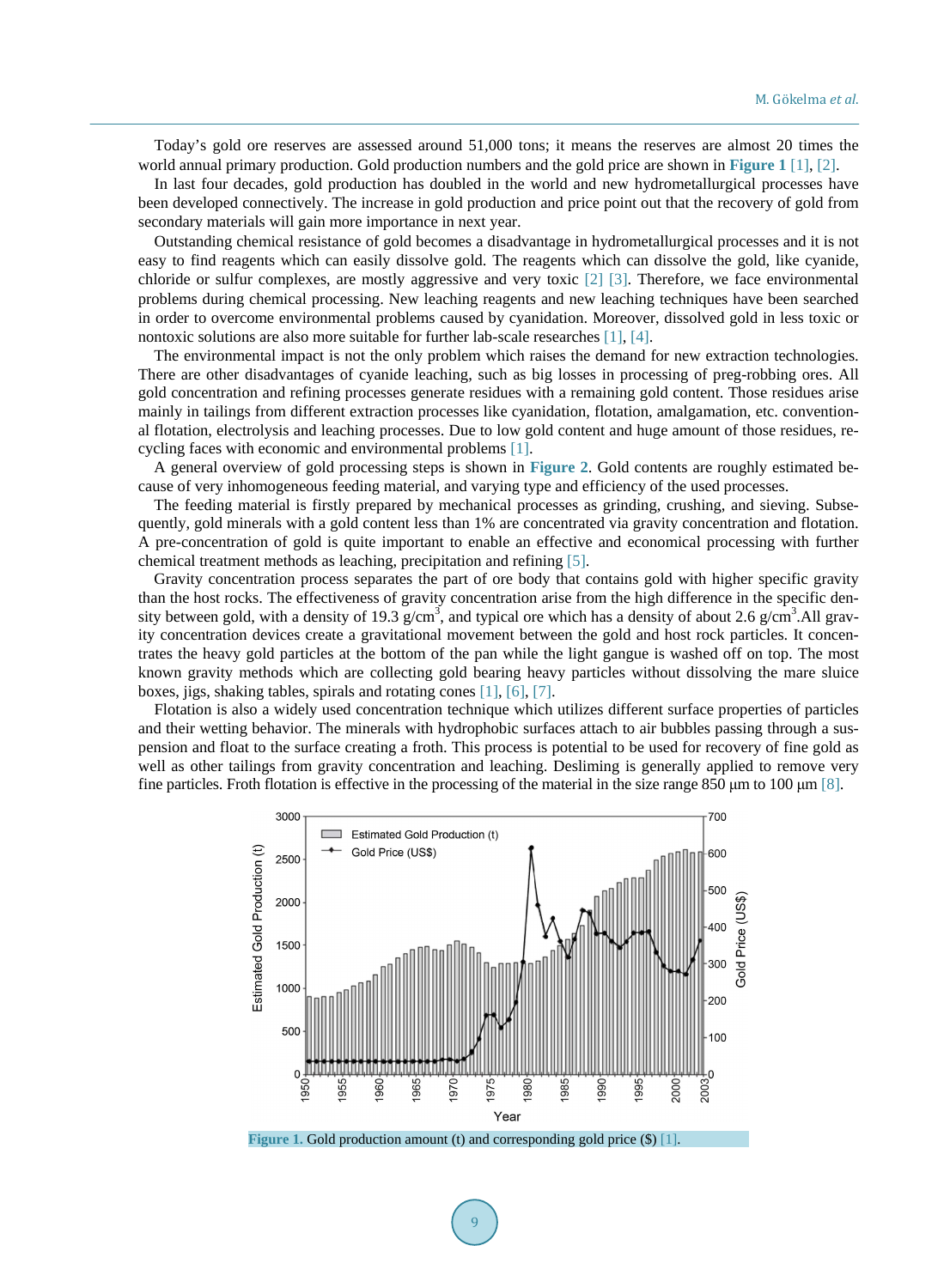

**Figure 2.** A general overview of gold processing steps.

Flotation tailings are obtained as by-product and huge amounts of flotation tailings are present in the world. Especially old flotation tailings contain more gold content due to overage and inefficient processing methods. The amount of gold in tailings depends on the feed. Flotation tailings from ores contain from 1.5 to 3.5 ppm as reported in some works. This constitutes a potential resource for further treatment [9]-[13].

After gold content is increased by physical and mechanical methods the concentrate is used as feeding material for next steps. Gold concentrates are processed by chemical methods in order to recover up to > 99% gold, depending on type and efficiency of the processes [14]. The widely used chemical treatment process is the leaching with cyanide. After leaching, the pregnant solution is treated to precipitate the gold content via cementation or, more effectively, in resin pulps [1], [5]. However, because of high toxicity of cyanide it has been discussed in last decades the possibilities of replacing cyanide with other reagents. Therefore, the environmental impact of cyanide is shortly introduced in the next chapter.

In order to produce gold with a purity of 99.99% or higher, a refining electrolysis is necessary to separate especially noble metal impurities [15].

Present work aims to present a review on the recovery of gold by hydrometallurgical processes. Different reagents are comparatively investigated in order to indicate their advantages and disadvantages in terms of hazardousness and effectiveness in gold recovery. After giving a short overview of the state of the art, description and comparison of gold leaching reagents will follow to determine an alternative reagent to cyanide.

# **2. Environmental Effects of Cyanide**

Cyanide compounds occur naturally as part of sugars or other compounds in certain plant-derived foods, including almonds, millet sprouts, lima beans, soy, spinach, bamboo shoots, sorghum and cassava roots. However, the total concentration of cyanide in these compounds is very low and a negative effect on animals hasn't been documented so far  $[6]$ ,  $[16]$ .

The impact of cyanide to plants and living beings can be very different and strongly depends on the absorbed amount. For humans and animals cyanide is very toxic however, lower amounts can be transformed into less harmful components such as thiocyanate where at higher amounts cause irreversible damage. By oral intake cyanide in contact to gastric juice is converted to hydrogen cyanide which inhibits the intracellular respiration and causes intermediate cell death. The lethal dosage is 1.5 mg CN<sup>−</sup> per kg body weight [17].

The cyanide itself can get into the environment on two different ways: by evaporation from open leaching basins or by leakage. By cyanide leaching besides gold also other heavy metals like arsenic, nickel, cadmium, co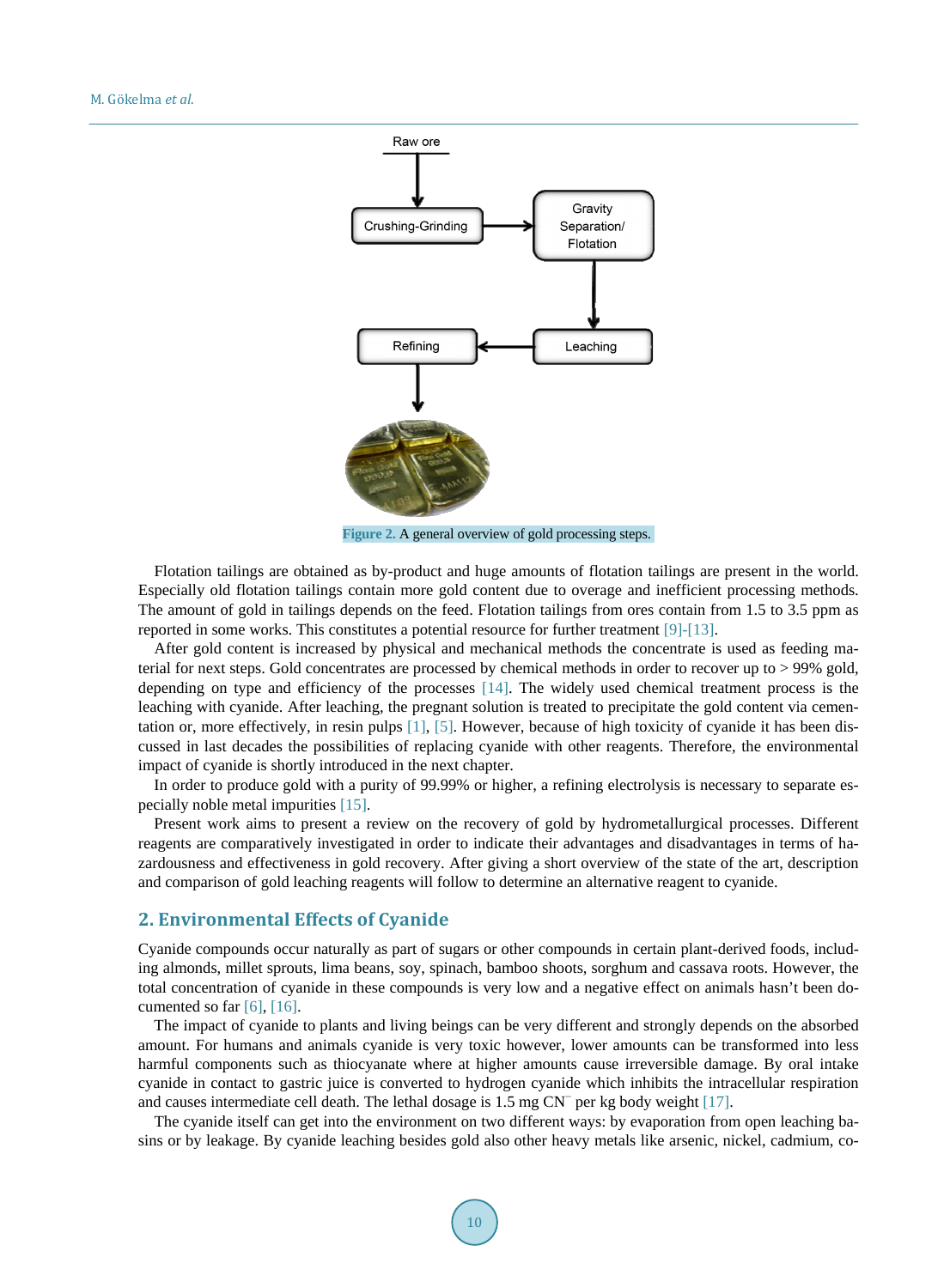balt, copper and mercury can be extracted from gold resources and these dissolved metals have crucial impacts on environment as well [18].

In areas near gold leaching industry cyanide can pass soil and even contaminate the underground water. The cyanide concentration in these areas is too high for microorganism transformation to less harmful complexes whereby long term environmental problems arise [3].

However, it must be also noted that a huge amount of cyanide is used in other processes such as production of organic chemicals. Cyanide used in gold extraction presents the 20% of the while cyanide consumption in the world. It is also important to motivate other application areas to reduce the consumption or replace with other reagents [19].

# **3. Alternative Gold Recovery Reagents to Cyanide**

The most important gold dissolution capable reagents are investigated in order to have a better overview from the point of economic and ecologic view. To facilitate the reagent comparison, cyanide is also briefly described.

Any compound that contains the cyanide ion (CN<sup>−</sup>), consisting of a carbon atom triple bonded to a nitrogen atom is called cyanide. The simple cyanide salts are KCN and NaCN which are soluble in water and moderately soluble in ethanol. Cyanide leaching is the dominating technique to recover gold from primary and secondary resources for longer than 100 years. The dominance of this reagent results from a cost efficient and technical effective process with high yield and adequate dissolution rates. Cyanide dissolves gold by forming a soluble complex (Equation (1))  $[3]-[5]$ .

$$
4Au + 8CN^{-} + O_2 + 2H_2O = 4Au (CN)_2^{-} + 4OH^{-}
$$
 (1)

Numerous investigations on cyanide leaching have been undertaken to determine optimal process conditions. Best extraction results can be obtained in a basic solution at a pH level of about 10, a temperature of 85˚C and guaranteed oxygen supply.

A series of environmental accidents around the world raised concerns about this reagent in society. Another big disadvantage of cyanide is the low leaching efficiency of refractory sulfide minerals or gold resources that contain copper or carbonaceous preg-robbing materials. Additionally, these resources afford a higher demand of cyanide and decrease the dissolution yield. Generally an average gold extraction yield of 50% - 80% can be obtained by heap or 99% by conventional leaching [1], [4].

The alternative reagents to Cyanide are described in the following:

#### **3.1. Aqua Regia**

Aqua Regia is a mixture of concentrated nitric and hydrochloric acid. This reagent belongs to the strongest chemical dissolver and is known as royal water because of its ability to dissolve gold. Neither any of the two acids alone are able to dissolve gold, but a mixture of about 1/4 nitric acid and 3/4 hydrochloric acid is able to dissolve. The powerful oxidize nitric acid dissolves an infinitesimal amount of gold, forming trivalent gold ions. The dissolved gold ions react with chloride ions provided by hydrochloric acid to form tetrachloroaurate anions [1], [20].

The dissolving reaction is shown in following equation:

$$
Au + HNO3 + 4HCl = AuCl4- + H+ + NO + 2H2O
$$
 (2)

Aqua Regia reached extraction rates up to 100% in a few hours, depending on process parameters. It is also able to dissolve other noble metals like platinum, ruthenium and rhodium and is therefore also used to attack high gold alloys [21]-[23]. Aqua Regia is efficient alternative reagent to cyanide because of its extremely corrosive characteristic and chemical instability. Therefore it is just used in small and medium scale processes such as electrolyte in gold refining. Another disadvantage is the loss of containing silver by formation of AgCl [21], [22], [24].

## **3.2. Chlorination**

Chlorine dissolves gold in aqueous solutions by formation of soluble  $Ag(I)$  and the more stable  $Ag(III)$  chloride complexes. The dissolution of gold occurs in two stages as shown in Equation (3) and Equation (4): Au(I) chlo-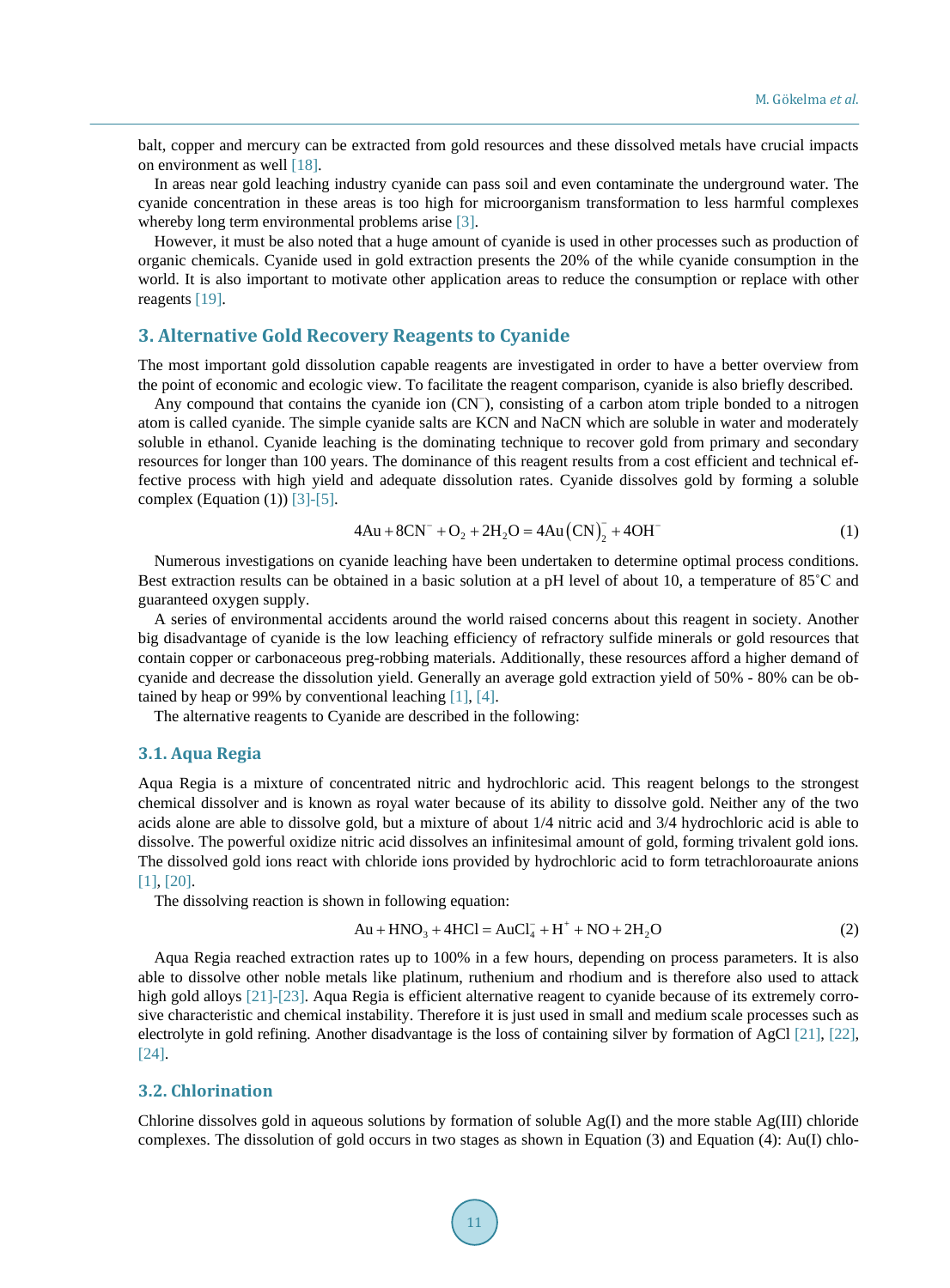ride forms during the first stage on gold surface and then  $AuCl<sub>2</sub><sup>-</sup>$  forms during the second stage. These chlorides diffuse into the solution as  $AuCl_2^-$  or oxidize further to  $AuCl_4^-$  which is more stable, depending on the oxidizing potential of the solution [4], [21], [25]-[27].

$$
Au + Cl^- = AuCl + e^-
$$
 (3)

$$
AuCl_2^- + 2Cl^- = AuCl_4^- + 3e^-
$$
 (4)

A big advantage of chlorination is the high dissolution rate compared to alkaline cyanide leaching which is due to higher solubility of chlorides in water. The processing of silver and lead containing minerals with chlorine is problematic because of the formation of insoluble chloride layers onto the gold surface. This causes a loss in metal recovery. Another disadvantage is the difficult handling of the strongly corrosive chlorine solution and the need for a closed reaction container because of formed chlorine gas [1], [28].

PH values lower than 1.5 and temperature between  $50^{\circ}$ C -  $70^{\circ}$ C offers a yield of 99% in small-medium scales. The process needs very acidic conditions. Therefore, it is generally combined with different acidic reagents. The chlorination is capable for higher scale processing and has already been applied in industrially significant scale [4], [29]-[31].

## **3.3. Bromine and Iodine**

Two other important halide leaching reagents with a similar dissolution reaction to chlorine are bromine and iodine. These reagents are strongly oxidizing and show much higher dissolution rates than cyanide leaching. The dissolution reaction can be summarized in following equations: [4], [32]-[35].

$$
Au + 4Br^- = AuBr_4^- + 3e^-
$$
 (5)

$$
Au + 4I^{-} = AuI_{4}^{-} + 3e^{-}
$$
 (6)

Because of their difficult handling, high reagent costs and health issues, bromine and iodine haven't been used industrially [4], [36], [37].

#### **3.4. Thiocyanate**

The thiocyanate ion SCN<sup>−</sup> is an alternative less harmful leaching reagent to cyanide (NaCN or KaCN). Gold in an aqueous thiocyanate solution forms stable Au(I) and Au(III) complexes, as following reactions show: [4], [21], [22], [36]-[39]

$$
Au + 2SCN = Au (SCN)2 + e-
$$
 (7)

$$
Au + 4SCN = Au (SCN)4- + 3e-
$$
 (8)

Best leaching conditions with thiocyanate can be obtained in the presence of a suitable oxidizing agent like iron, a pH level of the solution of about two and raised temperature. Iron catalyzes the gold extraction by raising the dissolution kinetics and increasing the stability of the thiocyanate ion. Iron(III) is reduced to iron(II) while oxidizing thiocyanate to the intermediate  $(SCN)$ <sub>3</sub> and  $(SCN)$ <sub>2</sub> species, which are capable to oxidize gold. By increase of temperature the consumption of thiocyanate raises due to its increased oxidation. At optimal conditions a gold extraction yield of 95% can be obtained with thiocyanate, while dissolution rates are similar to those of thiourea [4], [6], [36], [37], [39], [40].

#### **3.5. Thiosulfate**

Another alternative for cyanide is thiosulfate  $(S_2O_3^{2-})$ , which causes fewer environmental impacts and is also capable to dissolve gold efficiently. The metal dissolution generally occurs in neutral medium in the presence of oxygen: [4], [5], [22], [38], [41]

$$
4Au + 8S_2O_3^{2-} + O_2 + 2H_2O = 4Au(S_2O_3)_2^{3-} + 4OH^-
$$
\n(9)

The dissolution rate of gold with alkaline thiosulfate is relatively slow but can be increased with an increased reagent concentration and process temperature. Furthermore, the addition of the dissolution catalysts copper and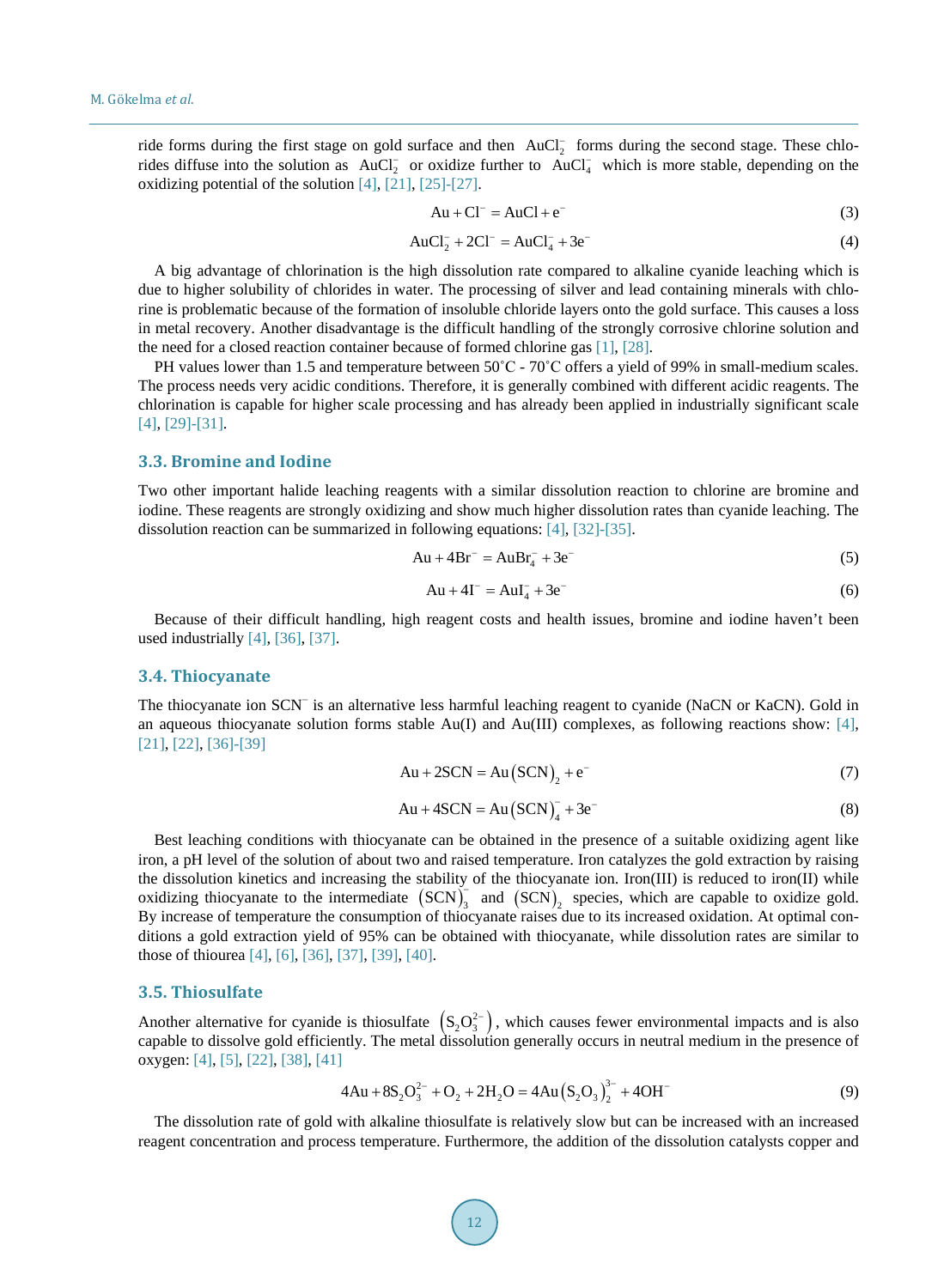ammonia has a big impact on dissolution rate. To receive an adequate leaching yield a high reagent consumption is necessary. Therefore, thiosulfate is less economical than cyanide, which is the biggest disadvantage of thiosulfate besides the lower extraction rates [4], [21], [25], [29], [38], [41]-[43].

### **3.6. Thiourea Leaching**

The organic compound Thiourea  $(CS(NH_2))$  poses an effective gold dissolution reagent, in terms of extraction rate, yield and environmental matters. In acidic solutions it forms an anionic complex to dissolve gold, as following equation shows: [1], [4], [5], [22], [44]

$$
4Au + 8S_2O_3^{2-} + O_2 + 2H_2O = 4Au(S_2O_3)_2^{3-} + 4OH^-
$$
 (10)

A gold extraction rate of 99% can be achieved at optimal conditions which are a low pH level of 1 - 2 as well as the presence of oxygen and iron as an oxidant. Other advantages to cyanide are a low sensitivity to base metals and sulfur containing calcines, as well as adequate recovery from preg-robbing ores. Furthermore, health issues are less critical [4], [21], [25], [45]-[49].

Well known disadvantage of this reagent is its high consumption during the process due to reagent loss through oxidation. This is a big problem because of the high cost of thiourea. However, Zhang *et al*. reported that a mixture of thiourea, thiocyanate and ferric sulfate reduce the thiourea consumption and herewith the process costs at similar comparable process effectiveness [49].

#### **3.7. Bioleaching**

Bioleaching itself is not a method for dissolution of gold however, it is used to improve the leaching conditions of sulfide mineral resources. Hereby the demand of extraction chemicals and their environmental threat can be reduced. The treatment of these resources by roasting or pressure oxidizing leaching is less effective in ecological and economical aspects [50].

There are naturally occurring bacteria that generate energy from sulfur and iron oxidation and thereby catalyze the decomposition of sulfide minerals. These bacteria can be used to liberate encapsulated gold grains. The catalytic effect of bacteria can be described as follows: Elemental sulfur is formed by oxidation reactions involving Fe(III) and sulfur mineral (Equation (9)) whereby a sulfur coating forms on particle surface. The coating hinders further oxidation of the mineral and thereby enclosed gold particles cannot be extracted by leaching anymore. The bacteria oxidize the sulfur coating and increase the porosity of sulfide particles. Furthermore, the bacteria oxidizes Fe(II) to Fe(III), which is again necessary for metal sulfide decomposition [22], [51], [52].

$$
FeS_2 + Fe(SO_4)_3 = 3FeSO_4 + xS
$$
\n(11)

The first and possibly most important benefit of bioleaching is the minimal damage it causes to the environment. Another advantage of Bioleaching is a quite simple process that does not require a lot of expertise to operate or complicated machinery. In comparison with the large capital investment of a smelting plant, simplicity of bioleaching process lead to cost benefits [22], [51].

The bacteria leaching process is effective and clean method but there are unfortunately some disadvantages like the slow reaction rate of 48 - 72 hours and a difficult process control. One reason for the slow rate is that bacterial digestion of sulfide and sulfur ores is an exothermic reaction causing an increase in temperature. By exceeding the working temperature of mesophilic bacteria all reactions die down. That is why ores with high sulfide content are difficult to process. Besides this other factors as pH, pulp density and oxygen concentration have a high influence to the process [51], [53]-[55].

The "bio" name addresses a more environment-friendly method of separating metals. However, there are some effects caused by bioleaching that may also have a negative impact on the environment. For instance sulfuric acid is created in the process. Extended use can cause the acidification of the water to pH 1 which can be absorbed by the nearby groundwater [1], [22], [45], [51], [52].

Biohydrometallurgical processing of flotation tailings were presented in the work of M.G. Sagdieva *et al*. and over 90% efficiency was recorded [56].

# **4. Conclusions**

The reagents for gold recovery processes are reviewed in the current paper based many valuable works of dif-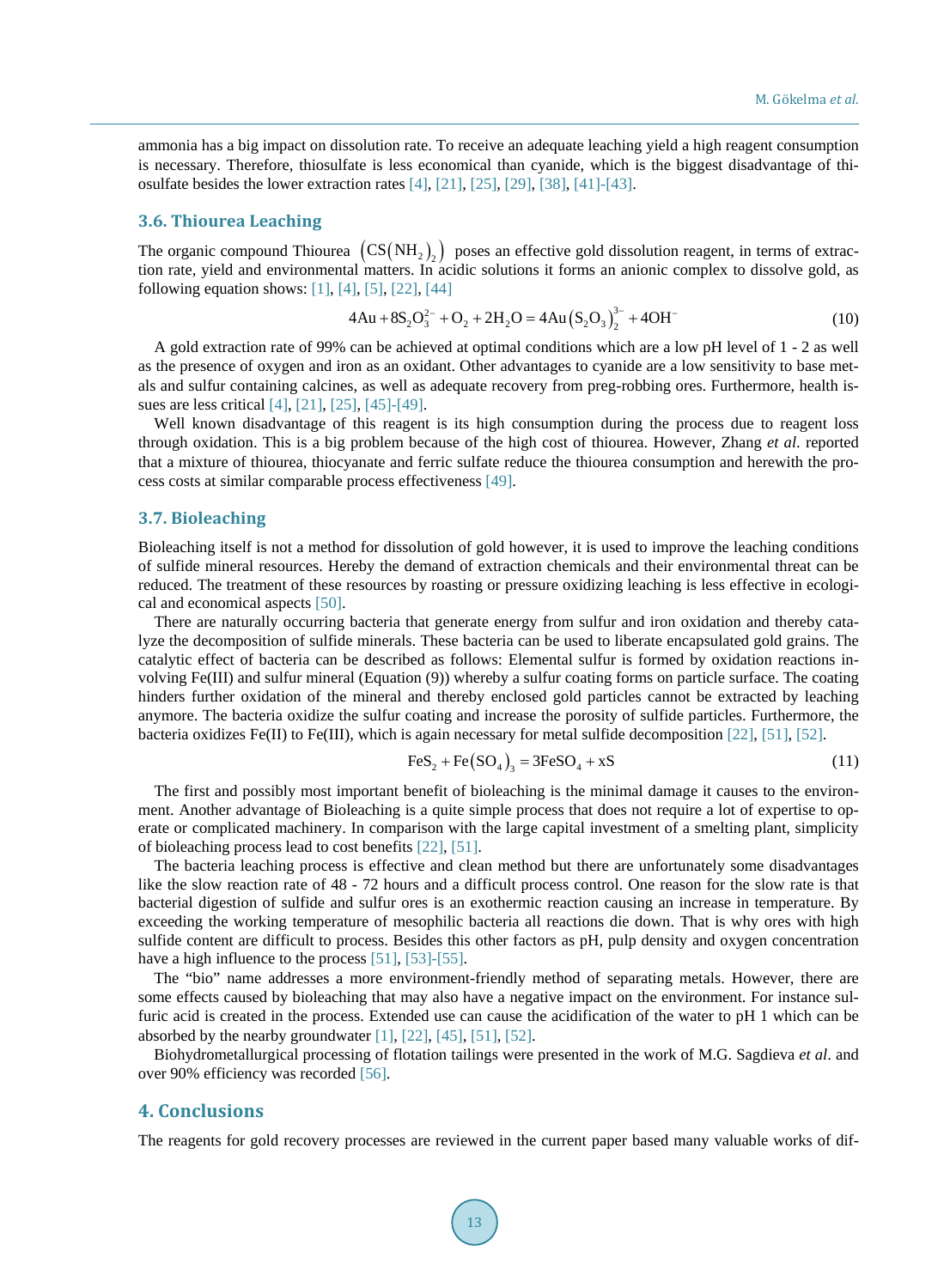ferent scientists. Following **Table 1** grants an overview of the most important properties of the agents in terms of their applicability and toxicity.

The results and remarks of the current work can be summed up as following:

Aqua Regia is efficient reagent but not recommended due to its toxicity as well as deficiency for large scale applications and very corrosive characteristics which damage leaching tanks too fast.

Chlorination, thiocyanate and thiosulfate leaching might be alternatives to cyanide from the point of environmental view but generally the economic issues make hard to replace those processes with cyanidation due to their quite high reagent consumption and high temperature requirements. Moreover, chlorination and thiocyanate leaching processes are not adaptable for large scale applications.

Bioleaching shines as a promising pre-treatment agent to decrease the reagent consumption. Moreover, it has minor damage to the environment, process simplicity and affordable capital investments. Optimization of parameters such as concentration, feeding speed and sulphuric acid generation are needed. However, very long time in comparison with other processes is necessary and therefore, it can be only used as a promoter of different reagents used in gold recovery.

Bromine and especially iodine are very promising reagents in terms of ecological and technical points of view. They offer a high extraction yield at quite short time and causing minimal environmental impacts. The big disadvantage of these reagents is their high reagent consumption and cost issues accordingly. Therefore, application of these reagents in an affordable industrial process is not possible at the moment. However, an acceptable reagent recovery for bromine and iodine leaching is still under investigation to fulfill the requirements to be an economic process.

Thiourea is a strong alternative to cyanide with its very high gold dissolution rate and relatively high efficiency. Thiourea is also favorable because it doesn't need neutralization step which normally causes additional expenses during cyanidation process however cyanidation process requires lower reagent consumption to dissolve gold. However, according to recent works, thiourea, thiocyanate and ferric sulfate mixture decrease thiourea consumption. Thiourea leaching process has still big potential to be developed such as leaching parameters and recyclability of the reagent.

In spite of some promising results of some reagents such as, thiourea, iodine and chlorination it should be taken in to account that those applications are young methods and less developed than cyanide in terms of understanding of the process design and procedure. Therefore, more experimental researches are needed to make more reliable assessments.

| Reagent          | <b>Toxicity</b> | <b>Advantages</b>                | <b>Disadvantages</b>                     |
|------------------|-----------------|----------------------------------|------------------------------------------|
| Cyanide          | Very high       | High dissolution rate            | Environmental issues                     |
| Agua Regia       | High            | High dissolution rate            | No feasible large scale applications     |
| Chlorination     | Medium          | Proven technology                | No feasible large scale applications     |
|                  |                 | Good efficiency                  | High temperatures required               |
| Bromine & Iodine | Low             | High dissolution rate            | High reagent costs                       |
| Thiocyanate      | Medium          | Recyclable                       | No feasible large scale applications     |
|                  |                 |                                  | Limited availability                     |
| Thiosulfate      | Medium          | Cheap reagent                    | Detoxification costs                     |
|                  |                 |                                  | High reagent consumption                 |
| Thiourea         | Medium          | Proven technology                | Dissolution of heavy metals besides gold |
|                  |                 | High dissolution rate and speed  |                                          |
| Bacteria         | Low             | Reduction of reagent consumption | Slow reaction                            |
|                  |                 | Higher leaching yield            | Difficult process control                |

#### **Table 1.** Comparison of different leaching reagents.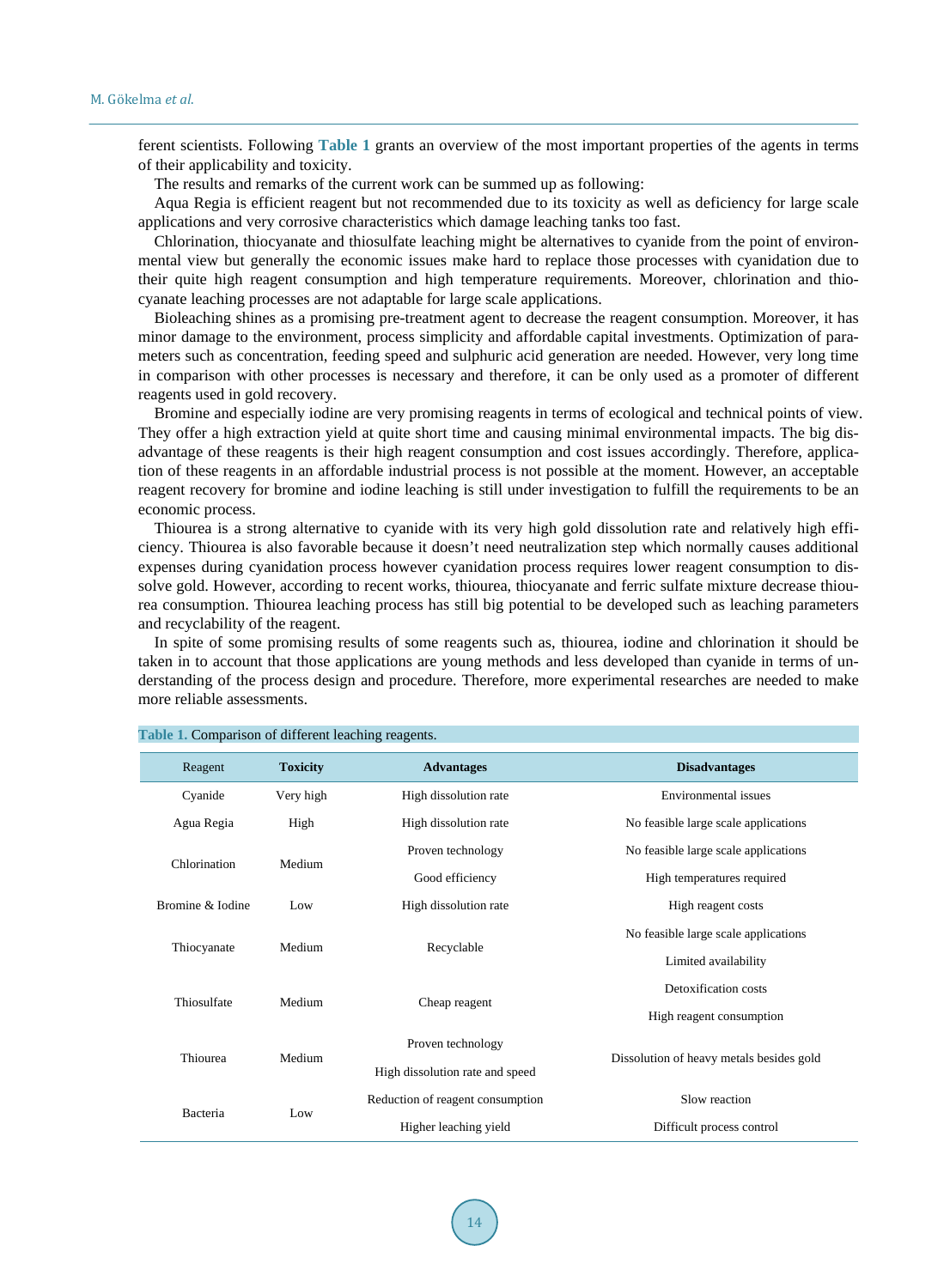## **5. Future Prospective**

An alternative reagent to cyanide has been searched for a long time due to environmental issues. However, while doing an assessment about alternative reagents, the huge amount of secondary gold residues in the world must be taken into account. Therefore, for promising reagents, in this case thiourea, must be investigated in lab-, demo- and finally in industry-scale to prove its applicability for huge amounts.

## **References**

- [1] Marsden, J. and House, I. (2006) The Chemistry of Gold Extraction: SME.
- [2] Mineral Commodity Summaries, "Gold Production in World" 2012\_George\_US Geological Survey.
- [3] US Department of Health and Human Services, "Toxicological Profile for Cyanide," 2006.
- [4] Syed, S. (2012) Recovery of Gold from Secondary Sources—A Review. *Hydrometallurgy*, **115**, 30-51. http://dx.doi.org/10.1016/j.hydromet.2011.12.012
- [5] La Brooy, S.R., Linge, H.G. and Walker, G.S. (1994) Review of Gold Extraction from Ores. *Minerals Engineering*, **7**, 1213-1241. http://dx.doi.org/10.1016/0892-6875(94)90114-7
- [6] Gasparrini, C. (2012) Gold and Other Precious Metals: From Ore to Market. Springer Science & Business Media, Berlin.
- [7] Gül, A., Kangal, O., Sirkeci, A.A. and Önal, G. (2012) Beneficiation of the Gold Bearing Ore by Gravity and Flotation. *International Journal of Minerals*, *Metallurgy*, *and Materials*, **19**, 106-110. http://dx.doi.org/10.1007/s12613-012-0523-4
- [8] Mitchell, C.J., Evans, E.J. and Styles, M.T. (1997) A Review of Gold Particle-Size and Recovery Methods. British Geological Survey, Technical Report WC/97/14, Overseas Geology Series.
- [9] Bicak, O., *et al.* (2012) Flotation of Yenipazar (Yozgat) Complex Sulphide Ore. Department of Mining Engineering, Hacettepe University, Ankara, 391-399.
- [10] Daniel, A. and Downing, B.W. (2011) Investigating the Reprocessing of Carolin Mine Tailings. Proceedings Tailings and Mine Waste 2011, Vancouver.
- [11] "New Carolin Gold Corp Press Release," August 2012.
- [12] Ziyadanogullari, R. and Tegin, I. (2008) The Effect of Sulfurization Process on Flotation of Copper Ore Containing Gold and Silver. *Journal of Minerals and Materials Characterization and Engineering*, **7**, 193-202. http://dx.doi.org/10.4236/jmmce.2008.73015
- [13] Barr, G., Grieve, W., Jones, D. and Mayhew, K. (2007) The New CESL Gold Process. *ALTA* 2007 *Proceedings*, Perth.
- [14] Manning, T.J. and Kappes, D.W. (2016) Heap Leaching of Gold and Silver Ores. *Gold Ore Processing*, Elsevier, 413-428. http://dx.doi.org/10.1016/B978-0-444-63658-4.00025-6
- [15] Dorin, R. and Woods, R. (1991) Determination of Leaching Rates of Precious Metals by Electrochemical Techniques. *Journal of applied electrochemistry*, **21**, 419-424. http://dx.doi.org/10.1007/BF01024578
- [16] Oelsner, D.-C.K., Dornig, D. and Uhlemann, R. (2001) Abbauverhalten von komplexen Cyanidverbindungen. Landesamtes für Umwelt und Geologie.
- [17] Health Canada (1979) Cyanide [Technical Document-Chemical/Physical Parameters].
- [18] BBU (2008) Goldbergbau-Verfahren zur Goldgewinnung und Auswirkungen auf die Umwelt.
- [19] Logsdon, M.J., Hagelstein, K. and Mudder, T. (1999) The Management of Cyanide in Gold Extraction. International Council on Metals and the Environment, Ottawa, ON.
- [20] Park, Y.J. and Fray, D.J. (2009) Recovery of High Purity Precious Metals from Printed Circuit Boards. *Journal of Hazardous Materials*, **164**, 1152-1158. http://dx.doi.org/10.1016/j.jhazmat.2008.09.043
- [21] Kuzugüdenli, O.E. and Kantar, Ç. (1999) Alternates to Gold Recovery by Cyanide Leaching. *Erciyes Üniversitesi Fen Bilimleri Enstitüsü Dergisi*, **15**, 119-127.
- [22] Sparrow, G.J. and Woodcock, J.T. (1995) Cyanide and Other Lixiviant Leaching Systems for Gold with Some Practical Applications. *Mineral Processing and Extractive Metallurgy Review*, **14**, 193-247. http://dx.doi.org/10.1080/08827509508914125
- [23] Sheng, P.P. and Etsell, T.H. (2007) Recovery of Gold from Computer Circuit Board Scrap Using Aqua Regia. *Waste Management & Research*, **25**, 380-383. http://dx.doi.org/10.1177/0734242X07076946
- [24] Behnamfard, A., Salarirad, M.M. and Veglio, F. (2013) Process Development for Recovery of Copper and Precious Metals from Waste Printed Circuit Boards with Emphasize on Palladium and Gold Leaching and Precipitation. *Waste*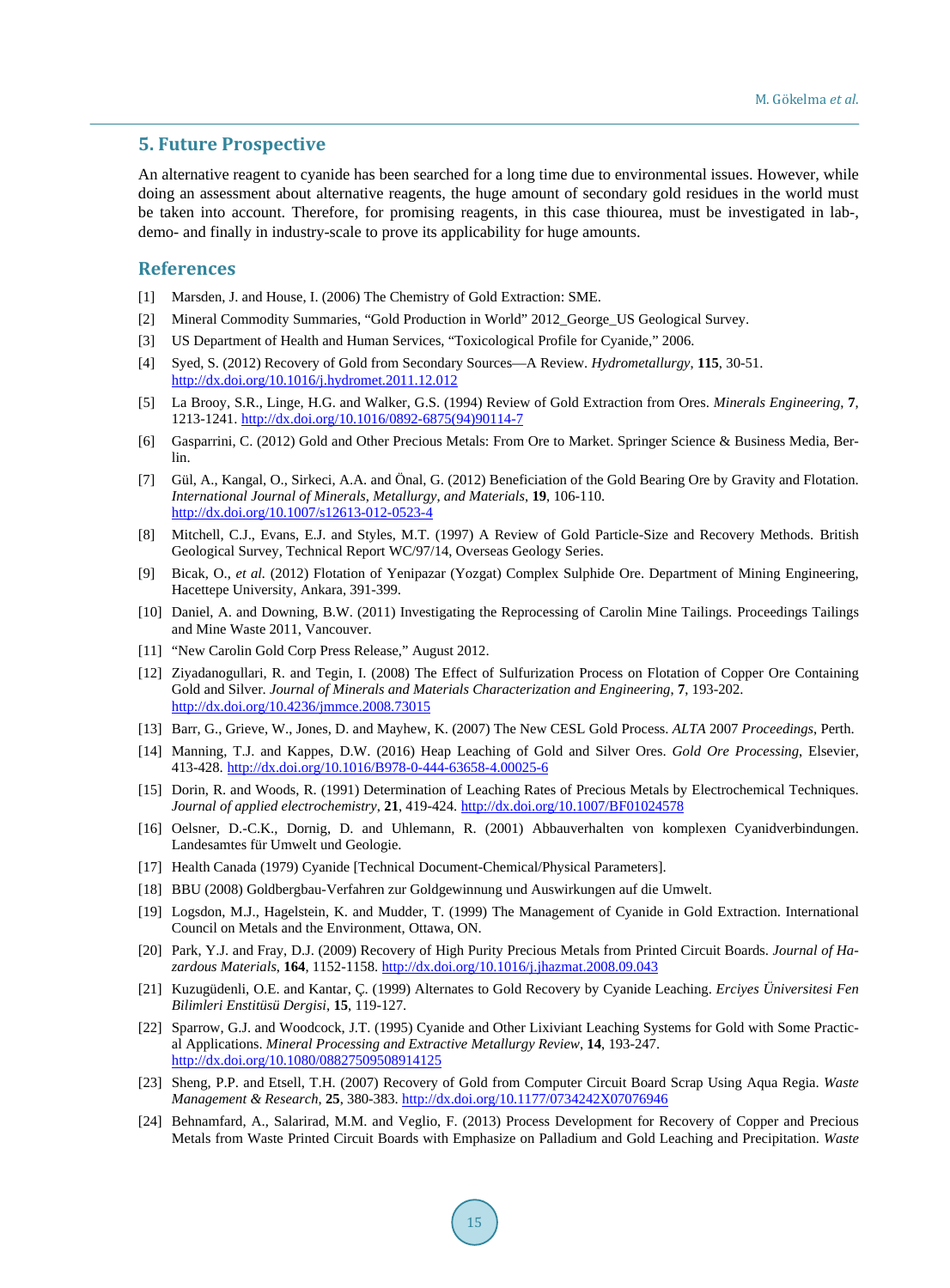*Management* (*New York*, *N*.*Y*.), **33**, 2354-2363. http://dx.doi.org/10.1016/j.wasman.2013.07.017

- [25] Costa, M.C. (1997) Hydrometallurgy of Gold: New Perspectives and Treatment of Refractory Sulphide Ores. *Fizykochemiczne Problemy Mineralurgii*, **31**, 63-72.
- [26] De Michelis, I., *et al*. (2013) Roasting and Chlorine Leaching of Gold-Bearing Refractory Concentrate: Experimental and Process Analysis. *International Journal of Mining Science and Technology*, **23**, 709-715. http://dx.doi.org/10.1016/j.ijmst.2013.08.015
- [27] Baba, A.A., Adekola, F.A., Toye, E.E. and Bale, R.B. (2009) Dissolution Kinetics and Leaching of Rutile Ore in Hydrochloric Acid. *Journal of Minerals & Materials Characterization & Engineering*, **8**, 787-801. http://dx.doi.org/10.4236/jmmce.2009.810068
- [28] He, Y. and Xu, Z. (2015) Recycling Gold and Copper from Waste Printed Circuit Boards Using Chlorination Process. *RSC Advances*, **5**, 8957-8964. http://dx.doi.org/10.1039/C4RA16231E
- [29] Radulescu, R., Filcenco-Olteanu, A., Panturu, E. and Grigoraş, L. (2008) New Hydrometallurgical Process for Gold Recovery. *Chemical Bulletin of Politehnica University of Timisoara*, **53**, 135-139.
- [30] Ojeda, M.W., Perino, E. and Ruiz, M.D.C. (2009) Gold Extraction by Chlorination Using a Pyrometallurgical Process. *Minerals Engineering*, **22**, 409-411. http://dx.doi.org/10.1016/j.mineng.2008.09.002
- [31] Filcenco Olteanu, A., Dobre, T., Panturu, E., Radu, A.D. and Akcil, A. (2014) Experimental Process Analysis and Mathematical Modeling for Selective Gold Leaching from Slag through Wet Chlorination. *Hydrometallurgy*, **144-145**, 170-185. http://dx.doi.org/10.1016/j.hydromet.2014.02.011
- [32] Wang, H.-X., *et al*. (2013) Study on Gold Concentrate Leaching by Iodine-Iodide. *International Journal of Minerals*, *Metallurgy*, *and Materials*, **20**, 323-328. http://dx.doi.org/10.1007/s12613-013-0730-7
- [33] Dadgar, A. (1989) Refractory Concentrate Gold Leaching: Cyanide vs. Bromine. *JOM*, **41**, 37-41. http://dx.doi.org/10.1007/BF03220846
- [34] (2007) Bromine-Chemical Leaching of Gold. *World Placer Journal*, **7**, 79.
- [35] Konyratbekova, S.S., Baikonurova, A., Ussoltseva, G.A., Erust, C. and Akcil, A. (2015) Thermodynamic and Kinetic of Iodine-Iodide Leaching in Gold Hydrometallurgy. *Transactions of Nonferrous Metals Society of China*, **25**, 3774- 3783. http://dx.doi.org/10.1016/S1003-6326(15)63980-2
- [36] Li, J., *et al*. (2012) Thiocyanate Hydrometallurgy for the Recovery of Gold. Part I: Chemical and Thermodynamic Considerations. *Hydrometallurgy*, **113-114**, 1-9.
- [37] Li, J., *et al*. (2012) Thiocyanate Hydrometallurgy for the Recovery of Gold. *Hydrometallurgy*, **113-114**, 10-18. http://dx.doi.org/10.1016/j.hydromet.2011.11.007
- [38] Xu, B., *et al*. (2015) Improved Thiosulfate Leaching of a Refractory Gold Concentrate Calcine with Additives. *Hydrometallurgy*, **152**, 214-222. http://dx.doi.org/10.1016/j.hydromet.2014.12.016
- [39] Gos, S. and Rubo, A. (2001) The Relevance of Alternative Lixiviants with Regard to Technical Aspects, Work Safety and Environmental Safety. Cyplus. Degussa AG, Hanau, Germany.
- [40] Li, J., *et al*. (2012) Thiocyanate Hydrometallurgy for the Recovery of Gold. Part V: Process Alternatives for Solution Concentration and Purification. *Hydrometallurgy*, **113-114**, 31-38.
- [41] Aylmore, M.G. and Muir, D.M. (2001) Thiosulfate Leaching of Gold—A Review. *Minerals Engineering*, **14**, 135-174. http://dx.doi.org/10.1016/S0892-6875(00)00172-2
- [42] SGS Mineral Services (Ed.) (2008) Thiosulphate Leaching—An Alternative to Cyanidation in Gold Processing.
- [43] Lampinen, M., Laari, A. and Turunen, I. (2015) Ammoniacal Thiosulfate Leaching of Pressure Oxidized Sulfide Gold Concentrate with Low Reagent Consumption. *Hydrometallurgy*, **151**, 1-9. http://dx.doi.org/10.1016/j.hydromet.2014.10.014
- [44] Gabra, G. (1984) A Kinetic Study of the Leaching of Gold from Pyrite Concentrate Using Acidified Thiourea. *Precious Metals*: *Mining*, *Extraction and Processing*, 145-172.
- [45] Yannopoulos, J.C. (1991) The Extractive Metallurgy of Gold. Springer, New York. http://dx.doi.org/10.1007/978-1-4684-8425-0
- [46] Bruckard, W.J., Sparrow, G.J. and Woodcock, J.T. (1993) Gold and Silver Extraction from Hellyer Lead-Zinc Flotation Middlings Using Pressure Oxidation and Thiourea Leaching. *Hydrometallurgy*, **33**, 17-41. http://dx.doi.org/10.1016/0304-386X(93)90003-V
- [47] Whitehead, J.A., Lawrance, G.A. and McCluskey, A. (2004) Green Leaching: Recyclable and Selective Leaching of Gold-Bearing Ore in an Ionic Liquid. *Green Chemistry*, **6**, 313-315. http://dx.doi.org/10.1039/B406148A
- [48] Jindra, T., Prokop, Z. and Šnita, D. (2012) Etching and Recovery of Gold from Aluminum Substrate in Thiourea Solution. *Chemical Papers*, **66**, 617-620. http://dx.doi.org/10.2478/s11696-011-0117-z